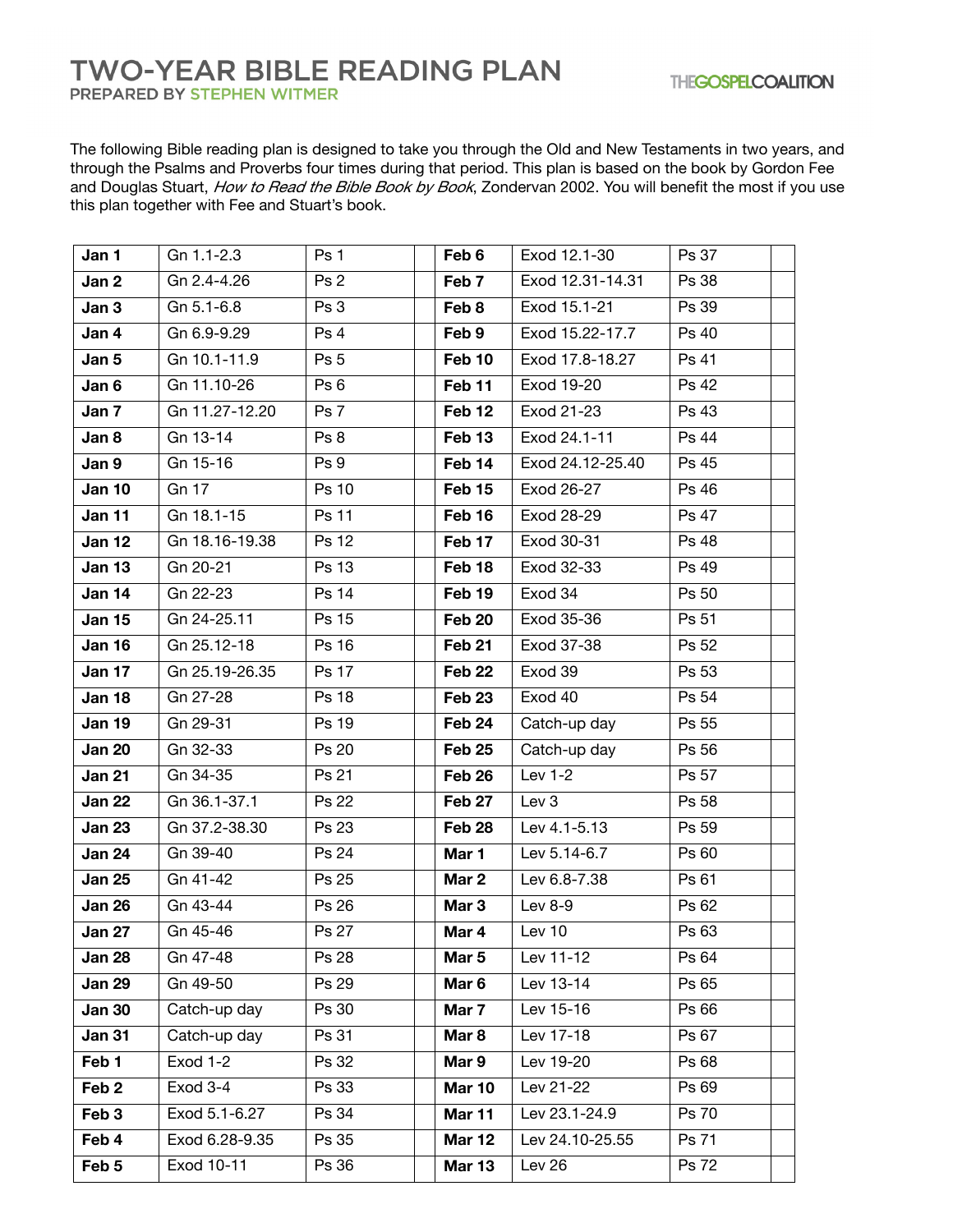| Mar 14           | Lev 27           | Ps 73        | Apr 28        | Catch-up day      | Ps 118        |
|------------------|------------------|--------------|---------------|-------------------|---------------|
| <b>Mar 15</b>    | Catch-up day     | Ps 74        | Apr 29        | Catch-up day      | Ps 119        |
| <b>Mar 16</b>    | Catch-up day     | Ps 75        | Apr 30        | Josh 1            | Ps 120        |
| Mar 17           | <b>Num 1-2</b>   | Ps 76        | May 1         | Josh 2            | Ps 121        |
| <b>Mar 18</b>    | Num 3-4          | <b>Ps 77</b> | May 2         | Josh 3.1-5.12     | Ps 122        |
| <b>Mar 19</b>    | Num 5-6          | Ps 78        | May 3         | Josh 5.13-7.26    | Ps 123        |
| <b>Mar 20</b>    | Num 7            | Ps 79        | May 4         | Josh 8            | Ps 124        |
| <b>Mar 21</b>    | Num 8.1-9.14     | Ps 80        | May 5         | Josh 9-10         | Ps 125        |
| <b>Mar 22</b>    | Num 9.15-10.36   | Ps 81        | May 6         | Josh 11-12        | Ps 126        |
| <b>Mar 23</b>    | Num 11-12        | Ps 82        | May 7         | Josh 13           | Ps 127        |
| <b>Mar 24</b>    | Num 13-14        | Ps 83        | May 8         | Josh 14-15        | Ps 128        |
| <b>Mar 25</b>    | Num 15           | Ps 84        | May 9         | Josh 16-17        | Ps 129        |
| <b>Mar 26</b>    | Num 16-17        | Ps 85        | May 10        | Josh 18-19        | Ps 130        |
| <b>Mar 27</b>    | Num 18-19        | Ps 86        | May 11        | Josh 20-21        | Ps 131        |
| <b>Mar 28</b>    | Num 20-21        | Ps 87        | <b>May 12</b> | Josh 22-23        | Ps 132        |
| <b>Mar 29</b>    | Num 22-24        | Ps 88        | <b>May 13</b> | Josh 24           | Ps 133        |
| <b>Mar 30</b>    | Num 25           | Ps 89        | May 14        | Catch-up day      | Ps 134        |
| <b>Mar 31</b>    | Num 26-27        | Ps 90        | <b>May 15</b> | Catch-up day      | Ps 135        |
| Apr 1            | Num 28-29        | Ps 91        | May 16        | Judges 1.1-2.5    | Ps 136        |
| Apr 2            | Num 30-31        | Ps 92        | May 17        | Judges 2.6-3.6    | Ps 137        |
| Apr 3            | Num 32-33        | Ps 93        | May 18        | Judges 3.7-5.31   | Ps 138        |
| Apr 4            | Num 34-35        | Ps 94        | <b>May 19</b> | Judges 6-7        | Ps 139        |
| Apr 5            | Num 36           | Ps 95        | <b>May 20</b> | Judges 8          | Ps 140        |
| Apr <sub>6</sub> | Catch-up day     | Ps 96        | <b>May 21</b> | Judges 9.1-10.5   | Ps 141        |
| Apr 7            | Catch-up day     | Ps 97        | <b>May 22</b> | Judges 10.6-12.15 | Ps 142        |
| Apr 8            | Deut 1           | Ps 98        | <b>May 23</b> | Judges 13-14      | Ps 143        |
| Apr 9            | Deut 2-3         | Ps 99        | <b>May 24</b> | Judges 15-16      | Ps 144        |
| Apr 10           | Deut 4.1-43      | Ps 100       | <b>May 25</b> | Judges 17-18      | Ps 145        |
| Apr 11           | Deut 4.44-5.33   | Ps 101       | <b>May 26</b> | Judges 19         | Ps 146        |
| Apr 12           | Deut 6-7         | Ps 102       | <b>May 27</b> | Judges 20-21      | Ps 147        |
| Apr 13           | Deut 8-9         | Ps 103       | <b>May 28</b> | Catch-up day      | Ps 148        |
| Apr 14           | Deut 10-11       | Ps 104       | <b>May 29</b> | Catch-up day      | Ps 149        |
| Apr 15           | Deut 12.1-14.2   | Ps 105       | <b>May 30</b> | Ruth 1            | Ps 150        |
| Apr 16           | Deut 14.3-16.17  | Ps 106       | May 31        | Ruth <sub>2</sub> | Prv 1.1-7     |
| Apr 17           | Deut 16.18-18.22 | Ps 107       | June 1        | Ruth 3            | Pr 1.8-33     |
| Apr 18           | Deut 19-20       | Ps 108       | June 2        | Ruth 4            | Pr 2.1-22     |
| Apr 19           | Deut 21-22       | Ps 109       | June 3        | Catch-up day      | Pr 3.1-35     |
| Apr 20           | Deut 23          | Ps 110       | June 4        | Catch-up day      | Pr 4.1-27     |
| Apr 21           | Deut 24-25       | Ps 111       | June 5        | 1 Sam 1.1-2.11    | P 5.1-6.19    |
| Apr 22           | Deut 26          | Ps 112       | June 6        | 1 Sam 2.12-4.1a   | Pr 6.20-35    |
| Apr 23           | Deut 27-28       | Ps 113       | June 7        | 1 Sam 4.1b-5.12   | Pr 7.1-27     |
| Apr 24           | Deut 29-30       | Ps 114       | June 8        | 1 Sam 6-7         | Pr 8.1-36     |
| Apr 25           | Deut 31.1-29     | Ps 115       | June 9        | 1 Sam 8-9         | Pr 9.1-18     |
| Apr 26           | Dt 31.30-33.29   | Ps 116       | June 10       | 1 Sam 10-12       | <b>Prv 10</b> |
| Apr 27           | Deut 34          | Ps 117       | June 11       | 1 Sam 13.1-14.48  | <b>Prv 11</b> |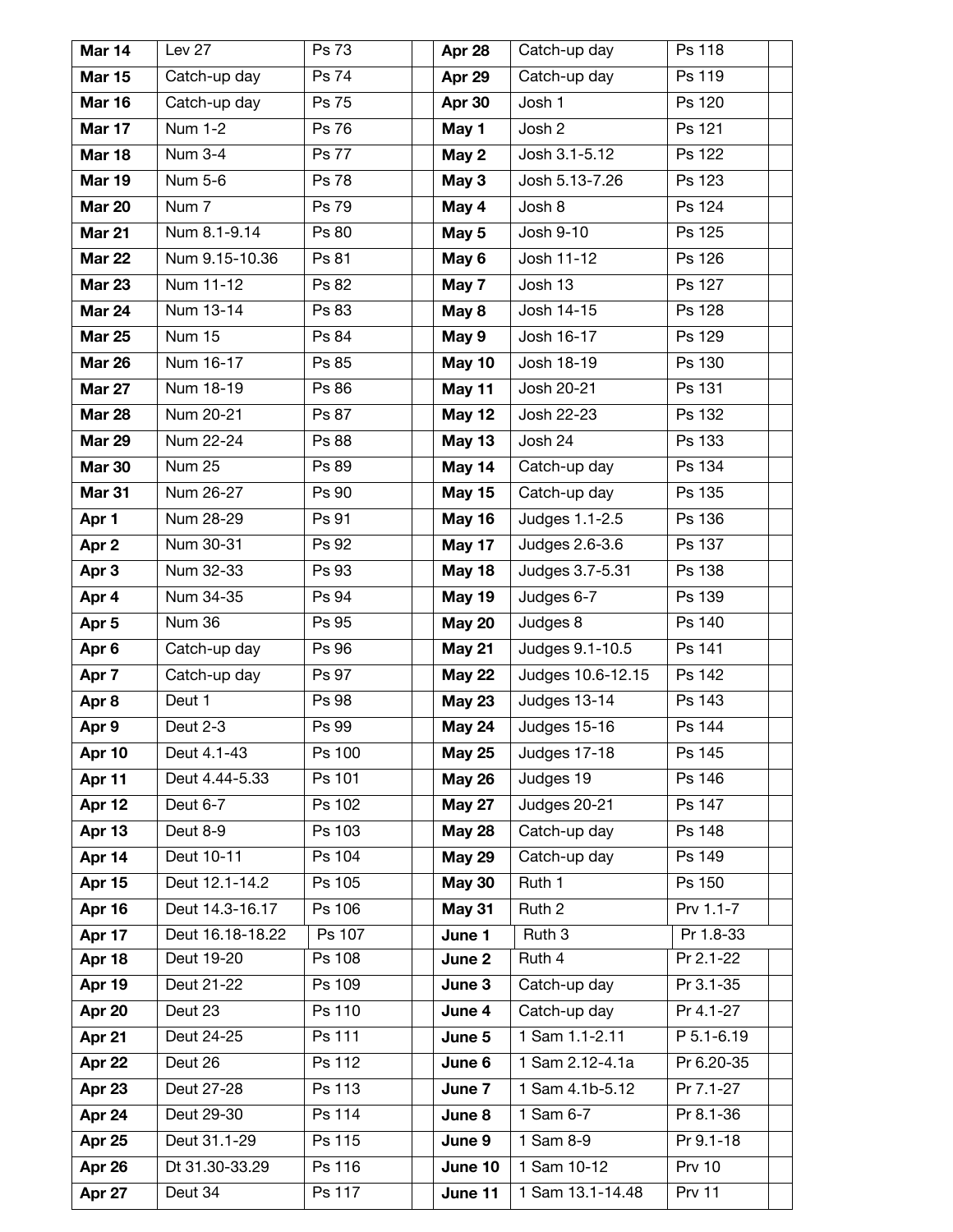| June 12 | 1 Sa 14.49-15.35      | <b>Prv 12</b> | July 27       | 2 Kgs 7-8        | Ps 22        |
|---------|-----------------------|---------------|---------------|------------------|--------------|
| June 13 | 1 Sam 16-17           | <b>Prv 13</b> | July 28       | 2 Kgs 9-10       | Ps 23        |
| June 14 | 1 Sam 18-19           | <b>Prv 14</b> | July 29       | 2 Kgs 11-12      | Ps 24        |
| June 15 | 1 Sam 20-21           | Prv 15.1-29   | July 30       | 2 Kgs 13-14      | Ps 25        |
| June 16 | 1 Sam 22-23           | Pr 15.30-33   | July 31       | 2 Kgs 15-16      | Ps 26        |
| June 17 | 1 Sam 24-25           | <b>Prv 16</b> | Aug 1         | 2 Kgs 17         | Ps 27        |
| June 18 | 1 Sam 26-27           | <b>Prv 17</b> | Aug 2         | 2 Kgs 18         | Ps 28        |
| June 19 | 1 Sam 28-29           | <b>Prv 18</b> | Aug 3         | 2 Kgs 19-20      | Ps 29        |
| June 20 | 1 Sam 30-31           | <b>Prv 19</b> | Aug 4         | 2 Kgs 21         | Ps 30        |
| June 21 | Catch-up day          | <b>Prv 20</b> | Aug 5         | 2 Kgs 22.1-23.35 | Ps 31        |
| June 22 | Catch-up day          | <b>Prv 21</b> | Aug 6         | 2 Kg 23.36-25.30 | Ps 32        |
| June 23 | 2 Sam 1-2             | Prv 22.1-16   | Aug 7         | Catch-up day     | Ps 33        |
| June 24 | 2 Sam 3-4             | Pr 22.17-29   | Aug 8         | Catch-up day     | Ps 34        |
| June 25 | 2 Sam 5-7             | <b>Prv 23</b> | Aug 9         | 1 Chr 1-2        | Ps 35        |
| June 26 | 2 Sam 8-9             | Pr 24.1-22    | Aug 10        | 1 Chr 3-4        | Ps 36        |
| June 27 | 2 Sam 10-11           | Pr 24.23-34   | Aug 11        | 1 Chr 5-6        | Ps 37        |
| June 28 | 2 Sam 12              | Prov 25       | Aug 12        | 1 Chr 7-8        | Ps 38        |
| June 29 | 2 Sam 13-14           | Prov 26       | Aug 13        | 1 Chr 9          | Ps 39        |
| June 30 | 2 Sam 15-16           | Prov 27       | Aug 14        | 1 Chr 10         | Ps 40        |
| July 1  | 2 Sam 17-18           | Prov 28       | Aug 15        | 1 Chr 11-12      | Ps 41        |
| July 2  | 2 Sam 19-20           | Prov 29       | Aug 16        | 1 Chr 13-14      | Ps 42        |
| July 3  | 2 Sam 21              | Prov 30       | Aug 17        | 1 Chr 15-16      | Ps 43        |
| July 4  | 2 Sam 22.1-23.7       | Pr 31.1-9     | Aug 18        | 1 Chr 17         | Ps 44        |
| July 5  | 2 Sam 23.8-39         | Pr 31.10-31   | Aug 19        | 1 Chr 18-19      | Ps 45        |
| July 6  | 2 Sam 24              | Ps 1          | Aug 20        | 1 Chr 20.1-22.1  | Ps 46        |
| July 7  | Catch-up day          | Ps 2          | Aug 21        | 1 Chr 22.2-19    | Ps 47        |
| July 8  | Catch-up day          | Ps 3          | Aug 22        | 1 Chr 23-24      | <b>Ps 48</b> |
| July 9  | 1 Kgs 1-2             | Ps 4          | Aug 23        | 1 Chr 25-26      | Ps 49        |
| July 10 | 1 Kgs 3-4             | Ps 5          | Aug 24        | 1 Chr 27-28      | Ps 50        |
| July 11 | 1 Kgs 5-6             | Ps 6          | <b>Aug 25</b> | 1 Chr 29         | Ps 51        |
| July 12 | 1 Kgs 7               | Ps 7          | Aug 26        | Catch-up day     | Ps 52        |
| July 13 | 1 Kgs 8-9             | Ps 8          | Aug 27        | Catch-up day     | Ps 53        |
| July 14 | 1 Kgs 10-11           | Ps 9          | Aug 28        | 2 Chr 1-2        | Ps 54        |
| July 15 | 1 Kgs 12-13           | Ps 10         | Aug 29        | 2 Chr 3.1-5.1    | Ps 55        |
| July 16 | 1 Kgs 14              | <b>Ps 11</b>  | Aug 30        | 2 Chr 5.2-6.42   | Ps 56        |
| July 17 | 1 Kgs 15.1-16.20      | Ps 12         | <b>Aug 31</b> | 2 Chr 7          | Ps 57        |
| July 18 | 1 K 16.21-17.24       | Ps 13         | Sept 1        | 2 Chr 8          | Ps 58        |
| July 19 | 1 Kgs 18-19           | Ps 14         | Sept 2        | 2 Chr 9          | Ps 59        |
| July 20 | 1 Kgs 20-21           | Ps 15         | Sept 3        | 2 Chr 10-12      | Ps 60        |
| July 21 | $\overline{1}$ Kgs 22 | Ps 16         | Sept 4        | 2 Chr 13         | Ps 61        |
| July 22 | Catch-up day          | <b>Ps 17</b>  | Sept 5        | 2 Chr 14-16      | Ps 62        |
| July 23 | Catch-up day          | Ps 18         | Sept 6        | 2 Chr 17-18      | Ps 63        |
| July 24 | 2 Kgs 1-2             | Ps 19         | Sept 7        | 2 Chr 19-20      | Ps 64        |
| July 25 | 2 Kgs 3-4             | Ps 20         | Sept 8        | 2 Chr 21-22      | Ps 65        |
| July 26 | 2 Kgs 5-6             | Ps 21         | Sept 9        | 2 Chr 23-24      | Ps 66        |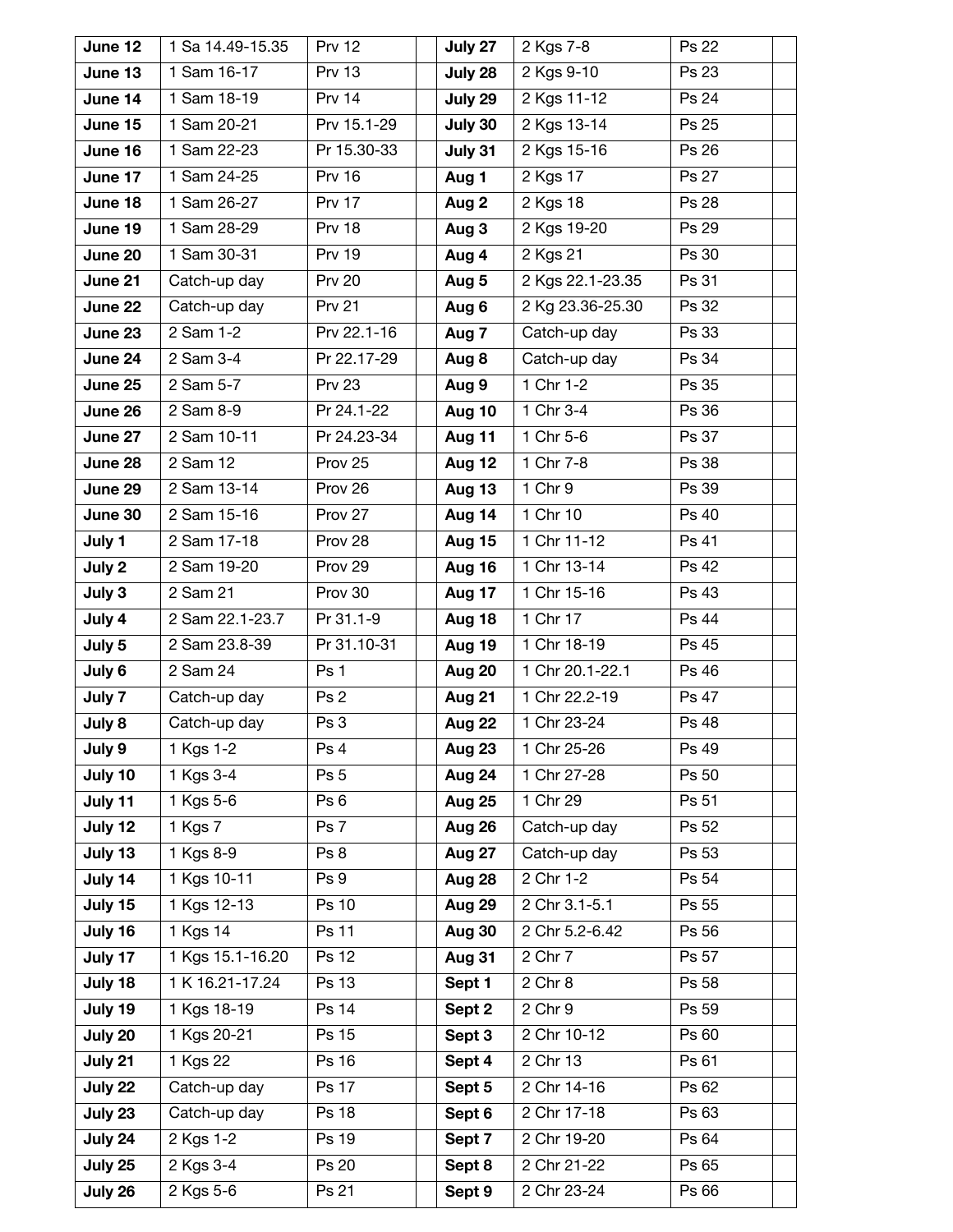| Sept 10          | 2 Chr 25-26     | Ps 67        | <b>Oct 25</b>    | Job 19                  | Ps 112     |
|------------------|-----------------|--------------|------------------|-------------------------|------------|
| Sept 11          | 2 Chr 27-28     | Ps 68        | <b>Oct 26</b>    | Job 20-21               | Ps 113     |
| Sept 12          | 2 Chr 29-30     | Ps 69        | <b>Oct 27</b>    | <b>Job 22</b>           | Ps 114     |
| Sept 13          | 2 Chr 31-32     | Ps 70        | <b>Oct 28</b>    | Job 23-24               | Ps 115     |
| Sept 14          | 2 Chr 33-34     | Ps 71        | <b>Oct 29</b>    | $\overline{J}$ ob 25-26 | Ps 116     |
| Sept 15          | 2 Chr 35-36     | Ps 72        | <b>Oct 30</b>    | Job 27                  | Ps 117     |
| Sept 16          | Catch-up day    | Ps 73        | <b>Oct 31</b>    | Job 28                  | Ps 118     |
| Sept 17          | Catch-up day    | Ps 74        | Nov <sub>1</sub> | Job 29-30               | Ps 119     |
| Sept 18          | Ezra 1-2        | Ps 75        | Nov <sub>2</sub> | Job 31                  | Ps 120     |
| Sept 19          | Ezra 3-4        | Ps 76        | Nov <sub>3</sub> | Job 32-33               | Ps 121     |
| Sept 20          | Ezra 5-6        | <b>Ps 77</b> | Nov <sub>4</sub> | Job 34-35               | Ps 122     |
| Sept 21          | Ezra 7-8        | Ps 78        | Nov <sub>5</sub> | Job 36-37               | Ps 123     |
| Sept 22          | Ezra 9-10       | Ps 79        | Nov <sub>6</sub> | Job 38-39               | Ps 124     |
| Sept 23          | Catch-up day    | Ps 80        | Nov <sub>7</sub> | Job 40.1-42.6           | Ps 125     |
| Sept 24          | Catch-up day    | Ps 81        | Nov 8            | Job 42.7-17             | Ps 126     |
| Sept 25          | Neh 1-2         | Ps 82        | Nov <sub>9</sub> | Catch-up day            | Ps 127     |
| Sept 26          | Neh 3-4         | Ps 83        | <b>Nov 10</b>    | Catch-up day            | Ps 128     |
| Sept 27          | Neh 5-6         | Ps 84        | <b>Nov 11</b>    | Eccl 1.1-11             | Ps 129     |
| Sept 28          | Neh 7           | Ps 85        | <b>Nov 12</b>    | Eccl 1.12-2.26          | Ps 130     |
| Sept 29          | Neh 8           | Ps 86        | <b>Nov 13</b>    | Eccl <sub>3</sub>       | Ps 131     |
| Sept 30          | Neh 9           | Ps 87        | <b>Nov 14</b>    | Eccl 4                  | Ps 132     |
| Oct 1            | Neh 10          | Ps 88        | <b>Nov 15</b>    | Eccl 5.1-7              | Ps 133     |
| Oct 2            | Neh 11-12       | Ps 89        | <b>Nov 16</b>    | Eccl 5.8-6.12           | Ps 134     |
| Oct <sub>3</sub> | Neh 13          | Ps 90        | <b>Nov 17</b>    | Eccl 7                  | Ps 135     |
| Oct 4            | Catch-up day    | Ps 91        | <b>Nov 18</b>    | Eccl 8                  | Ps 136     |
| Oct <sub>5</sub> | Catch-up day    | Ps 92        | <b>Nov 19</b>    | Eccl 9.1-12             | Ps 137     |
| Oct 6            | Esth 1.1-2.18   | Ps 93        | <b>Nov 20</b>    | Eccl 9.13-10.20         | Ps 138     |
| Oct 7            | Esth 2.19-3.15  | Ps 94        | <b>Nov 21</b>    | Eccl 11.1-8             | Ps 139     |
| Oct 8            | <b>Esth 4-5</b> | Ps 95        | <b>Nov 22</b>    | Eccl 11.9-12.8          | Ps 140     |
| Oct 9            | Esth 6-7        | Ps 96        | <b>Nov 23</b>    | Eccl 12.9-14            | Ps 141     |
| <b>Oct 10</b>    | Esth 8          | Ps 97        | <b>Nov 24</b>    | Catch-up day            | Ps 142     |
| <b>Oct 11</b>    | Esth 9-10       | Ps 98        | <b>Nov 25</b>    | Catch-up day            | Ps 143     |
| <b>Oct 12</b>    | Catch-up day    | Ps 99        | <b>Nov 26</b>    | Song 1.1-2.7            | Ps 144     |
| <b>Oct 13</b>    | Catch-up day    | Ps 100       | <b>Nov 27</b>    | Song 2.8-3.11           | Ps 145     |
| <b>Oct 14</b>    | $Job 1-2$       | Ps 101       | <b>Nov 28</b>    | Song 4.1-5.1            | Ps 146     |
| <b>Oct 15</b>    | Job3            | Ps 102       | <b>Nov 29</b>    | Song 5.2-6.3            | Ps 147     |
| <b>Oct 16</b>    | $Job 4-5$       | Ps 103       | <b>Nov 30</b>    | Song 6.4-8.14           | Ps 148     |
| <b>Oct 17</b>    | $Job 6-7$       | Ps 104       | Dec 1            | Catch-up day            | Ps 149     |
| <b>Oct 18</b>    | Job 8           | Ps 105       | Dec <sub>2</sub> | Catch-up day            | Ps 150     |
| <b>Oct 19</b>    | Job 9-10        | Ps 106       | Dec 3            | Isa 1.1-2.5             | Prv 1.1-7  |
| <b>Oct 20</b>    | Job 11          | Ps 107       | Dec 4            | Isa 2.6-4.1             | Pr 1.8-33  |
| <b>Oct 21</b>    | Job 12-14       | Ps 108       | Dec <sub>5</sub> | Isa 4.2-5.30            | Pr 2.1-22  |
| <b>Oct 22</b>    | Job 15          | Ps 109       | Dec 6            | Isa 6                   | Pr 3.1-35  |
| <b>Oct 23</b>    | Job 16-17       | Ps 110       | Dec 7            | <b>Isa 7-8</b>          | Pr 4.1-27  |
| <b>Oct 24</b>    | Job 18          | Ps 111       | Dec 8            | Isa 9-10                | P 5.1-6.19 |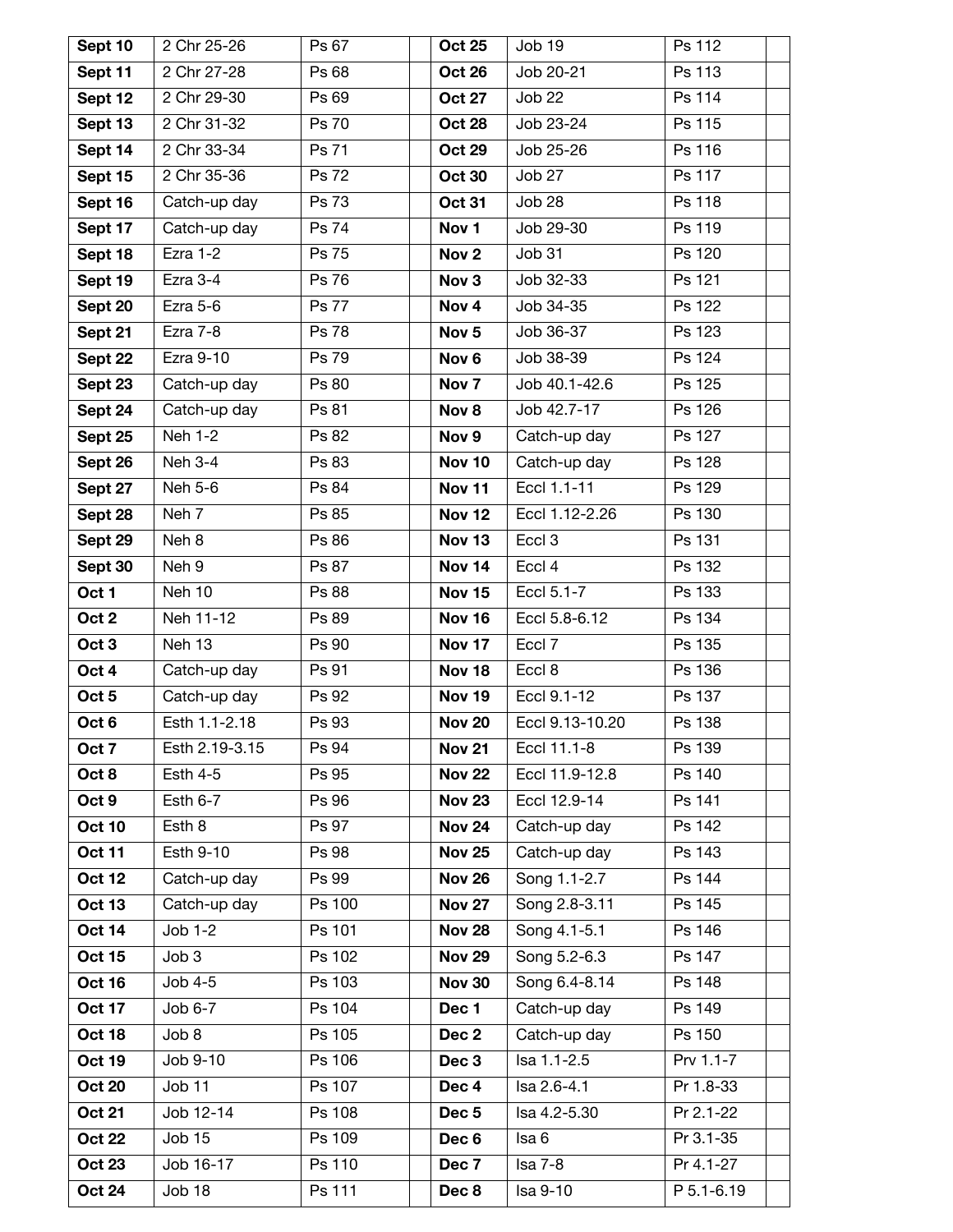| Dec 9         | lsa 11-12           | Pr 6.20-35     | Jan 22            | Jer 18-19        | Ps 15        |
|---------------|---------------------|----------------|-------------------|------------------|--------------|
| <b>Dec 10</b> | Isa 13.1-14.27      | Pr 7.1-27      | <b>Jan 23</b>     | <b>Jer 20</b>    | Ps 16        |
| <b>Dec 11</b> | Isa 14.28-17.14     | Pr 8.1-36      | Jan 24            | Jer 21-22        | <b>Ps 17</b> |
| <b>Dec 12</b> | Isa 18-20           | Pr 9.1-18      | <b>Jan 25</b>     | Jer 23-24        | Ps 18        |
| <b>Dec 13</b> | Isa 21-23           | <b>Prv 10</b>  | <b>Jan 26</b>     | Jer 25           | Ps 19        |
| Dec 14        | Isa 24-25           | <b>Prv 11</b>  | <b>Jan 27</b>     | Jer 26           | Ps 20        |
| <b>Dec 15</b> | Isa 26-27           | <b>Prv 12</b>  | <b>Jan 28</b>     | Jer 27-28        | Ps 21        |
| <b>Dec 16</b> | Isa 28-29           | <b>Prv 13</b>  | <b>Jan 29</b>     | <b>Jer 29</b>    | Ps 22        |
| <b>Dec 17</b> | Isa 30-31           | <b>Prv 14</b>  | <b>Jan 30</b>     | Jer 30-31        | Ps 23        |
| <b>Dec 18</b> | Isa 32-33           | Prv 15.1-29    | <b>Jan 31</b>     | Jer 32-33        | Ps 24        |
| <b>Dec 19</b> | Isa 34-35           | Pr 15.30-33    | Feb 1             | Jer 34-35        | Ps 25        |
| <b>Dec 20</b> | Isa 36-37           | <b>Prv 16</b>  | Feb <sub>2</sub>  | Jer 36           | Ps 26        |
| <b>Dec 21</b> | Isa 38-39           | <b>Prv 17</b>  | Feb 3             | Jer 37-38        | Ps 27        |
| <b>Dec 22</b> | Isa 40.1-11         | <b>Prv 18</b>  | Feb 4             | Jer 39.1-41.15   | Ps 28        |
| <b>Dec 23</b> | Isa 40.12-41.29     | <b>Prv 19</b>  | Feb 5             | Jer 41.16-43.13  | Ps 29        |
| <b>Dec 24</b> | Isa 42-43           | <b>Prv 20</b>  | Feb 6             | Jer 44-45        | Ps 30        |
| <b>Dec 25</b> | lsa 44.1-23         | <b>Prv 21</b>  | Feb 7             | Jer 46           | Ps 31        |
| <b>Dec 26</b> | Isa 44.24-45.25     | Prv 22.1-16    | Feb 8             | Jer 47-48        | Ps 32        |
| <b>Dec 27</b> | Isa 46-47           | Pr 22.17-29    | Feb 9             | Jer 49           | Ps 33        |
| <b>Dec 28</b> | Isa 48              | <b>Prv 23</b>  | Feb 10            | Jer 50           | Ps 34        |
| <b>Dec 29</b> | Isa 49-50           | Pr 24.1-22     | Feb 11            | Jer 51           | Ps 35        |
| <b>Dec 30</b> | Isa 51.1-52.12      | Pr 24.23-34    | Feb 12            | Jer 52           | Ps 36        |
| <b>Dec 31</b> | Isa 52.13-53.12     | Prov 25        | Feb <sub>13</sub> | Catch-up day     | Ps 37        |
| <b>YEAR 2</b> | ------------------- | -------------- | Feb 14            | Catch-up day     | Ps 38        |
| Jan 1         | Isa 54-55           | Prov 26        | Feb 15            | Lam 1            | Ps 39        |
| Jan 2         | Isa 56-57           | Prov 27        | Feb 16            | Lam 2            | Ps 40        |
| Jan 3         | Isa 58-59           | Prov 28        | Feb 17            | Lam <sub>3</sub> | Ps 41        |
| Jan 4         | Isa 60-61           | Prov 29        | Feb 18            | Lam 4            | Ps 42        |
| Jan5          | Isa 62.1-63.6       | Prov 30        | Feb 19            | Lam 5            | Ps 43        |
| Jan 6         | Isa 63.7-64.12      | Pr 31.1-9      | Feb 20            | Catch-up day     | Ps 44        |
| Jan 7         | Isa 65.1-16         | Pr 31.10-31    | Feb 21            | Catch-up day     | Ps 45        |
| Jan 8         | Isa 65.17-66.24     | Ps 1           | Feb <sub>22</sub> | Ez <sub>1</sub>  | Ps 46        |
| Jan 9         | Catch-up day        | Ps 2           | Feb 23            | Ez 2-3           | Ps 47        |
| <b>Jan 10</b> | Catch-up day        | Ps 3           | Feb 24            | Ez 4-5           | Ps 48        |
| <b>Jan 11</b> | Jer 1               | Ps 4           | Feb 25            | Ez 6-7           | Ps 49        |
| <b>Jan 12</b> | Jer 2.1-3.5         | Ps 5           | Feb 26            | Ez 8             | Ps 50        |
| <b>Jan 13</b> | Jer 3.6-4.4         | Ps 6           | Feb 27            | Ez 9-10          | Ps 51        |
| Jan 14        | Jer 4.5-5.31        | Ps 7           | Feb 28            | Ez 11.1-12.20    | Ps 52        |
| <b>Jan 15</b> | Jer 6               | Ps 8           | Mar 1             | Ez 12.21-13.23   | Ps 53        |
| <b>Jan 16</b> | Jer 7.1-8.17        | Ps 9           | Mar 2             | Ez 14            | Ps 54        |
| <b>Jan 17</b> | Jer 8.18-10.25      | Ps 10          | Mar <sub>3</sub>  | Ez 15-16         | Ps 55        |
| <b>Jan 18</b> | Jer 11-12           | Ps 11          | Mar 4             | Ez 17-18         | Ps 56        |
| <b>Jan 19</b> | Jer 13              | Ps 12          | Mar 5             | Ez 19            | Ps 57        |
| <b>Jan 20</b> | Jer 14-15           | Ps 13          | Mar <sub>6</sub>  | Ez 20            | Ps 58        |
| <b>Jan 21</b> | Jer 16-17           | Ps 14          | Mar 7             | Ez 21-22         | Ps 59        |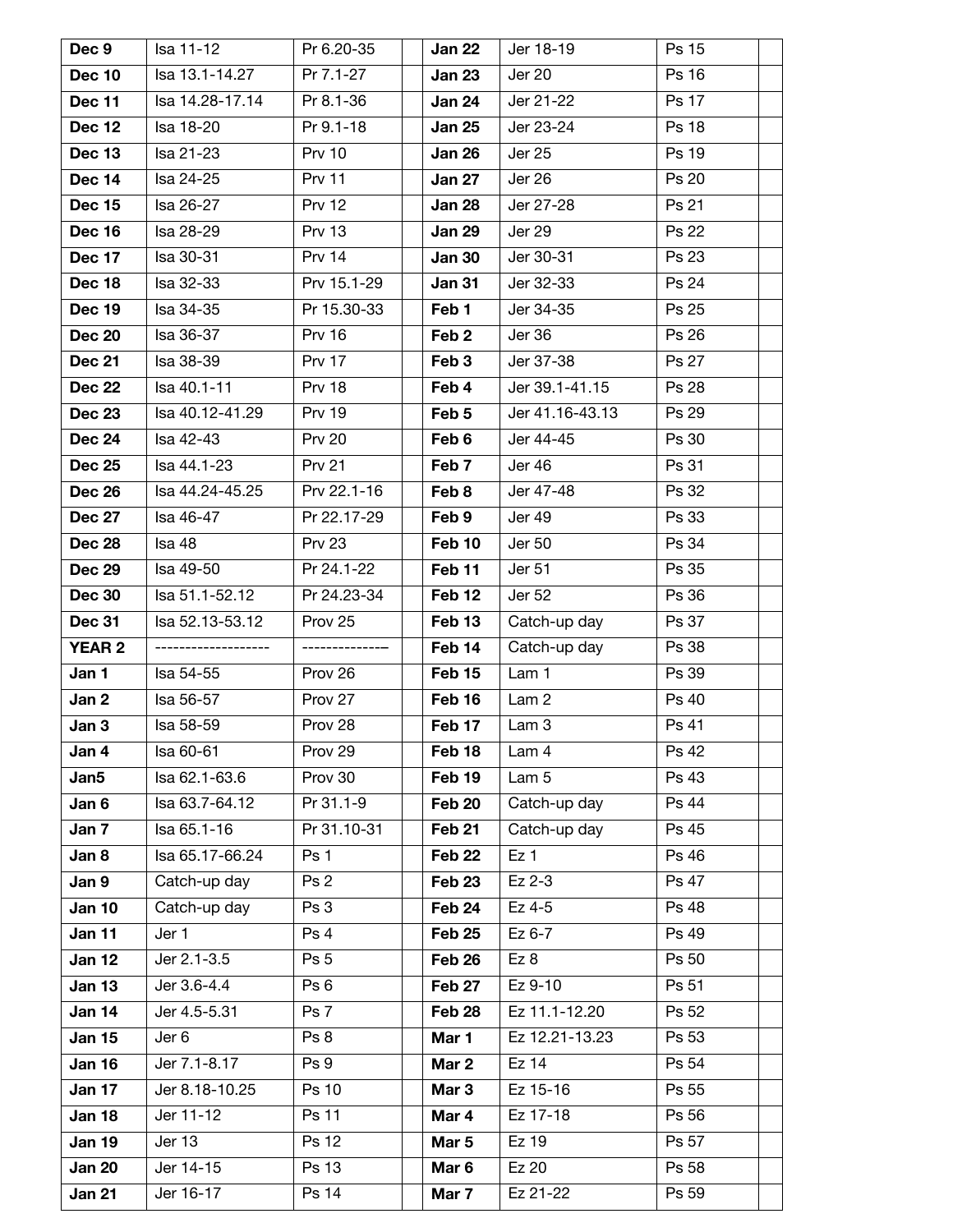| Mar <sub>8</sub> | Ez 23-24        | Ps 60        | Apr 22        | Amos 7           | Ps 105 |
|------------------|-----------------|--------------|---------------|------------------|--------|
| Mar 9            | Ez 25           | Ps 61        | Apr 23        | Amos 8-9         | Ps 106 |
| <b>Mar 10</b>    | Ez 26-27        | Ps 62        | Apr 24        | Catch-up day     | Ps 107 |
| Mar 11           | Ez 28           | Ps 63        | Apr 25        | Obadiah          | Ps 108 |
| <b>Mar 12</b>    | Ez 29-30        | Ps 64        | Apr 26        | Jonah            | Ps 109 |
| <b>Mar 13</b>    | Ez 31-32        | Ps 65        | Apr 27        | Mic 1-3          | Ps 110 |
| Mar 14           | Ez 33           | Ps 66        | Apr 28        | Mic 4-5          | Ps 111 |
| <b>Mar 15</b>    | Ez 34           | Ps 67        | Apr 29        | Mic 6-7          | Ps 112 |
| <b>Mar 16</b>    | Ez 35.1-36.15   | Ps 68        | Apr 30        | Catch-up day     | Ps 113 |
| Mar 17           | Ez 36.16-37.28  | Ps 69        | May 1         | Nahum            | Ps 114 |
| <b>Mar 18</b>    | Ez 38-39        | Ps 70        | May 2         | Habakkuk         | Ps 115 |
| <b>Mar 19</b>    | Ez 40           | Ps 71        | May 3         | Zeph 1           | Ps 116 |
| <b>Mar 20</b>    | Ez 41-42        | <b>Ps 72</b> | May 4         | Zeph 2-3         | Ps 117 |
| <b>Mar 21</b>    | Ez 43-44        | Ps 73        | May 5         | Haggai           | Ps 118 |
| <b>Mar 22</b>    | Ez 45-46        | <b>Ps 74</b> | May 6         | Catch-up day     | Ps 119 |
| <b>Mar 23</b>    | Ez 47-48        | Ps 75        | May 7         | Zech 1-2         | Ps 120 |
| <b>Mar 24</b>    | Catch-up day    | Ps 76        | May 8         | Zech 3-6         | Ps 121 |
| <b>Mar 25</b>    | Catch-up day    | <b>Ps 77</b> | May 9         | Zech 7-8         | Ps 122 |
| <b>Mar 26</b>    | Dan 1           | <b>Ps 78</b> | May 10        | Zech 9-11        | Ps 123 |
| <b>Mar 27</b>    | Dan 2           | Ps 79        | May 11        | Zech 12-14       | Ps 124 |
| <b>Mar 28</b>    | Dan 3           | Ps 80        | May 12        | Mal 1.1-3.5      | Ps 125 |
| <b>Mar 29</b>    | Dan 4           | Ps 81        | May 13        | Mal 3.6-4.6      | Ps 126 |
| <b>Mar 30</b>    | Dan 5           | Ps 82        | May 14        | Catch-up day     | Ps 127 |
| <b>Mar 31</b>    | Dan 6           | Ps 83        | May 15        | Catch-up day     | Ps 128 |
| Apr 1            | Dan 7-9         | Ps 84        | May 16        | Matt 1-2         | Ps 129 |
| Apr 2            | Dan 10.1-12.4   | Ps 85        | May 17        | Matt 3.1-4.11    | Ps 130 |
| Apr 3            | Dan 12.5-13     | Ps 86        | May 18        | Matt 4.12-6.18   | Ps 131 |
| Apr 4            | Catch-up day    | Ps 87        | May 19        | Matt 6.19-7.29   | Ps 132 |
| Apr <sub>5</sub> | Catch-up day    | Ps 88        | <b>May 20</b> | Matt 8-9         | Ps 133 |
| Apr 6            | Hos $1-2$       | Ps 89        | <b>May 21</b> | Matt 10          | Ps 134 |
| Apr 7            | Hos 3.1-5.7     | Ps 90        | <b>May 22</b> | Matt 11-12       | Ps 135 |
| Apr 8            | Hos 5.8-7.16    | Ps 91        | <b>May 23</b> | Matt 13.1-52     | Ps 136 |
| Apr 9            | Hos 8.1-9.9     | Ps 92        | <b>May 24</b> | Matt 13.53-15.39 | Ps 137 |
| Apr 10           | Hos 9.10-10.15  | Ps 93        | <b>May 25</b> | Matt 16-17       | Ps 138 |
| Apr 11           | Hos 11.1-11     | Ps 94        | <b>May 26</b> | Matt 18          | Ps 139 |
| Apr 12           | Hos 11.12-13.16 | Ps 95        | May 27        | Matt 19-20       | Ps 140 |
| Apr 13           | Hos 14          | Ps 96        | <b>May 28</b> | Matt 21-22       | Ps 141 |
| Apr 14           | Catch-up day    | Ps 97        | <b>May 29</b> | Matt 23-24       | Ps 142 |
| Apr 15           | Catch-up day    | Ps 98        | <b>May 30</b> | Matt 25          | Ps 143 |
| Apr 16           | <b>Joel 1-2</b> | Ps 99        | <b>May 31</b> | Matt 26          | Ps 144 |
| Apr 17           | Joel 3          | Ps 100       | June 1        | Matt 27          | Ps 145 |
| Apr 18           | Catch-up day    | Ps 101       | June 2        | Matt 28          | Ps 146 |
| Apr 19           | Amos 1-2        | Ps 102       | June 3        | Catch-up day     | Ps 147 |
| Apr 20           | Amos 3-4        | Ps 103       | June 4        | Catch-up day     | Ps 148 |
| Apr 21           | Amos 5-6        | Ps 104       | June 5        | Mark 1           | Ps 149 |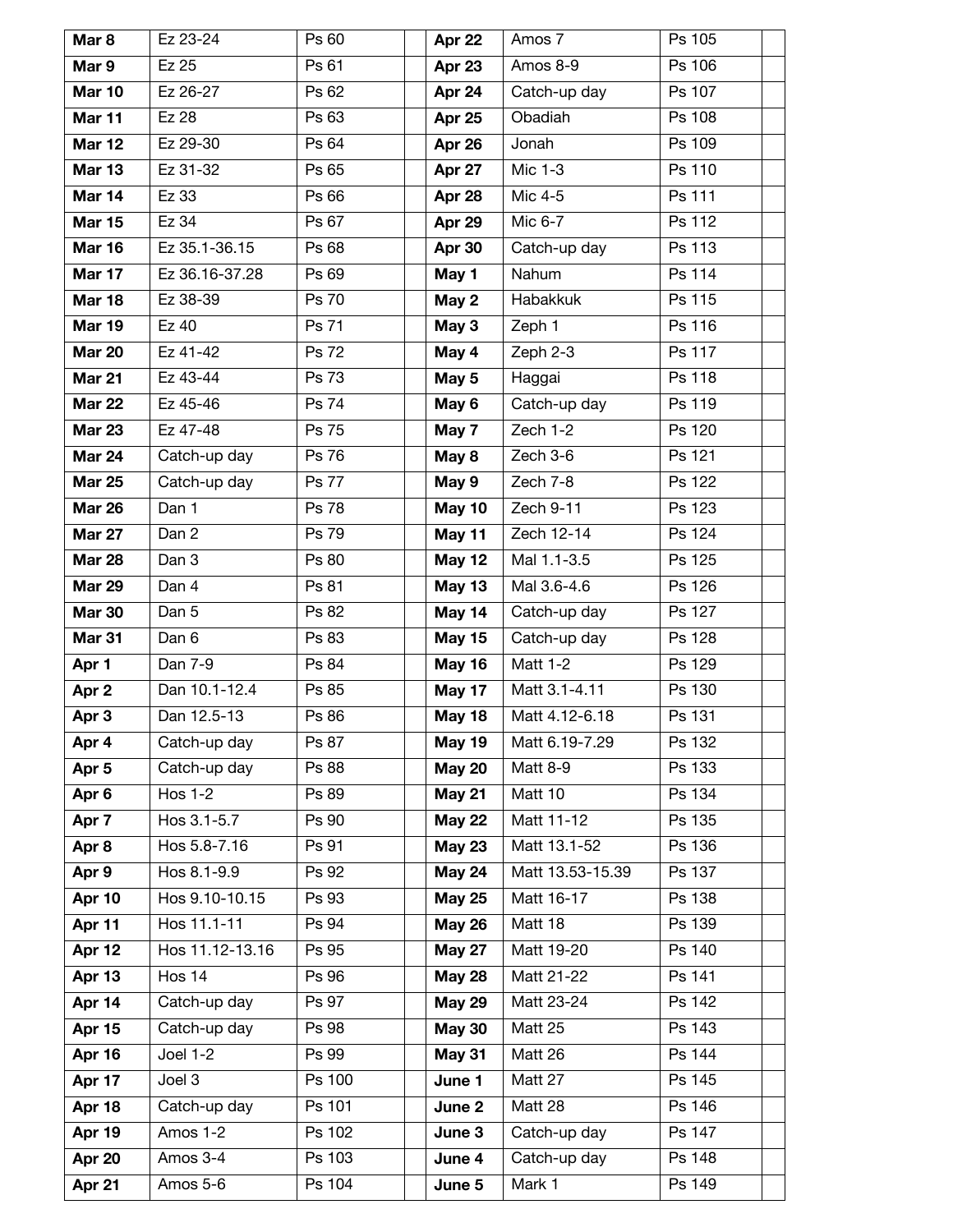| June 6             | Mark 2.1-3.6                     | Ps 150                  | July 21          | John 9.1-10.21              | Ps 9                  |
|--------------------|----------------------------------|-------------------------|------------------|-----------------------------|-----------------------|
| June 7             | Mark 3.7-4.34                    | Prv 1.1-7               | July 22          | John 10.22-42               | Ps 10                 |
| June 8             | Mark 4.35-6.6a                   | Pr 1.8-33               | July 23          | John 11                     | Ps 11                 |
| June 9             | Mark 6.6b-8.21                   | Pr 2.1-22               | July 24          | John 12.1-36                | Ps 12                 |
| June 10            | Mark 8.22-9.29                   | Pr 3.1-35               | July 25          | John 12.37-50               | Ps 13                 |
| June 11            | Mark 9.30-10.45                  | Pr 4.1-27               | July 26          | John 13                     | Ps 14                 |
| June 12            | Mk 10.46-11.26                   | P 5.1-6.19              | July 27          | John 14-15                  | Ps 15                 |
| June 13            | Mk 11.27-12.40                   | Pr 6.20-35              | July 28          | John 16                     | Ps 16                 |
| June 14            | Mk 12.41-13.37                   | Pr 7.1-27               | July 29          | John $1\overline{7}$        | Ps 17                 |
| June 15            | Mark 14                          | Pr 8.1-36               | July 30          | John 18                     | <b>Ps 18</b>          |
| June 16            | Mark 15                          | Pr 9.1-18               | July 31          | John 19                     | Ps 19                 |
| June 17            | Mark 16.1-8                      | <b>Prv 10</b>           | Aug 1            | John 20                     | Ps 20                 |
| June 18            | Catch-up day                     | <b>Prv 11</b>           | Aug 2            | John 21                     | Ps 21                 |
| June 19            | Catch-up day                     | <b>Prv 12</b>           | Aug 3            | Catch-up day                | Ps 22                 |
| June 20            | Luke 1                           | <b>Prv 13</b>           | Aug 4            | Catch-up day                | Ps 23                 |
| June 21            | Luke 2                           | <b>Prv 14</b>           | Aug 5            | Acts 1                      | Ps 24                 |
| June 22            | Luke 3.1-4.13                    | Prv 15.1-29             | Aug 6            | Acts 2                      | Ps 25                 |
| June 23            | Luke 4.14-44                     | Pr 15.30-33             | Aug 7            | Acts 3-4                    | Ps 26                 |
| June 24            | Luke 5.1-6.11                    | <b>Prv 16</b>           | Aug 8            | Acts 5.1-6.7                | Ps 27                 |
| June 25            | Luke 6.12-49                     | <b>Prv 17</b>           | Aug 9            | Acts 6.8-7.60               | Ps 28                 |
| June 26            | Luke 7                           | <b>Prv 18</b>           | Aug 10           | Acts 8.1-9.31               | Ps 29                 |
| June 27            | Luke 8                           | <b>Prv 19</b>           | Aug 11           | Acts 9.32-10.48             | Ps 30                 |
| June 28            | Luke 9.1-50                      | <b>Prv 20</b>           | Aug 12           | Acts 11.1-12.24             | Ps 31                 |
| June 29            | Luke 9.51-11.13                  | <b>Prv 21</b>           | Aug 13           | Acts 12.25-13.52            | Ps 32                 |
| June 30            | Luke 11.14-54                    | Prv 22.1-16             | Aug 14           | Acts 14.1-16.5              | Ps 33                 |
| July 1             | Luke 12.1-13.9                   | Pr 22.17-29             | Aug 15           | Acts 16.6-17.34             | Ps 34                 |
| July 2             | Luke 13.10-35                    | <b>Prv 23</b>           | Aug 16           | Acts 18.1-19.20             | Ps 35                 |
| July 3             | Luke 14-15                       | Pr 24.1-22              | Aug 17           | Acts 19.21-20.38            | Ps 36                 |
| July 4             | Luke 16.1-17.10                  | Pr 24.23-34             | Aug 18           | Acts 21.1-22.29             | Ps 37                 |
| July 5             | Lk 17.11-18.30                   | Prov 25                 | Aug 19           | Acts 22.30-24.27            | Ps 38                 |
| July 6             | Lk 18.31-19.44                   | Prov 26                 | Aug 20           | Acts 25-26                  | Ps 39                 |
| July 7             | Lk 19.45-21.38                   | Prov 27                 | Aug 21           | Acts 27.1-28.16             | Ps 40                 |
| July 8             | Luke 22                          | Prov 28                 | Aug 22           | Acts 28.17-30               | Ps 41                 |
| July 9             | Luke 23                          | Prov 29                 | Aug 23           | Catch-up day                | Ps 42                 |
| July 10            | Luke 24                          | Prov 30                 | Aug 24           | Catch-up day                | Ps 43                 |
| July 11            | Catch-up day                     | Pr 31.1-9               | <b>Aug 25</b>    | Rom 1.1-17                  | Ps 44                 |
| July 12            | Catch-up day                     | Pr 31.10-31             | Aug 26           | Rom 1.18-2.29               | Ps 45                 |
| July 13            | John 1.1-18                      | Ps 1                    | Aug 27           | Rom 3                       | Ps 46                 |
| July 14            | John 1.19-2.12<br>John 2.13-3.36 | Ps <sub>2</sub><br>Ps 3 | Aug 28           | Rom 4.1-5.11<br>Rom 5.12-21 | Ps 47<br><b>Ps 48</b> |
| July 15<br>July 16 | John 4                           | Ps 4                    | Aug 29<br>Aug 30 | Rom 6.1-7.6                 | Ps 49                 |
| July 17            | John 5                           | Ps 5                    | Aug 31           | Rom 7.7-8.39                | Ps 50                 |
| July 18            | John 6                           | Ps 6                    | Sept 1           | Rom 9.1-29                  | Ps 51                 |
| July 19            | John 7                           | Ps 7                    | Sept 2           | Rom 9.30-10.21              | Ps 52                 |
|                    |                                  |                         |                  | Rom 11                      | Ps 53                 |
| July 20            | John 8                           | Ps 8                    | Sept 3           |                             |                       |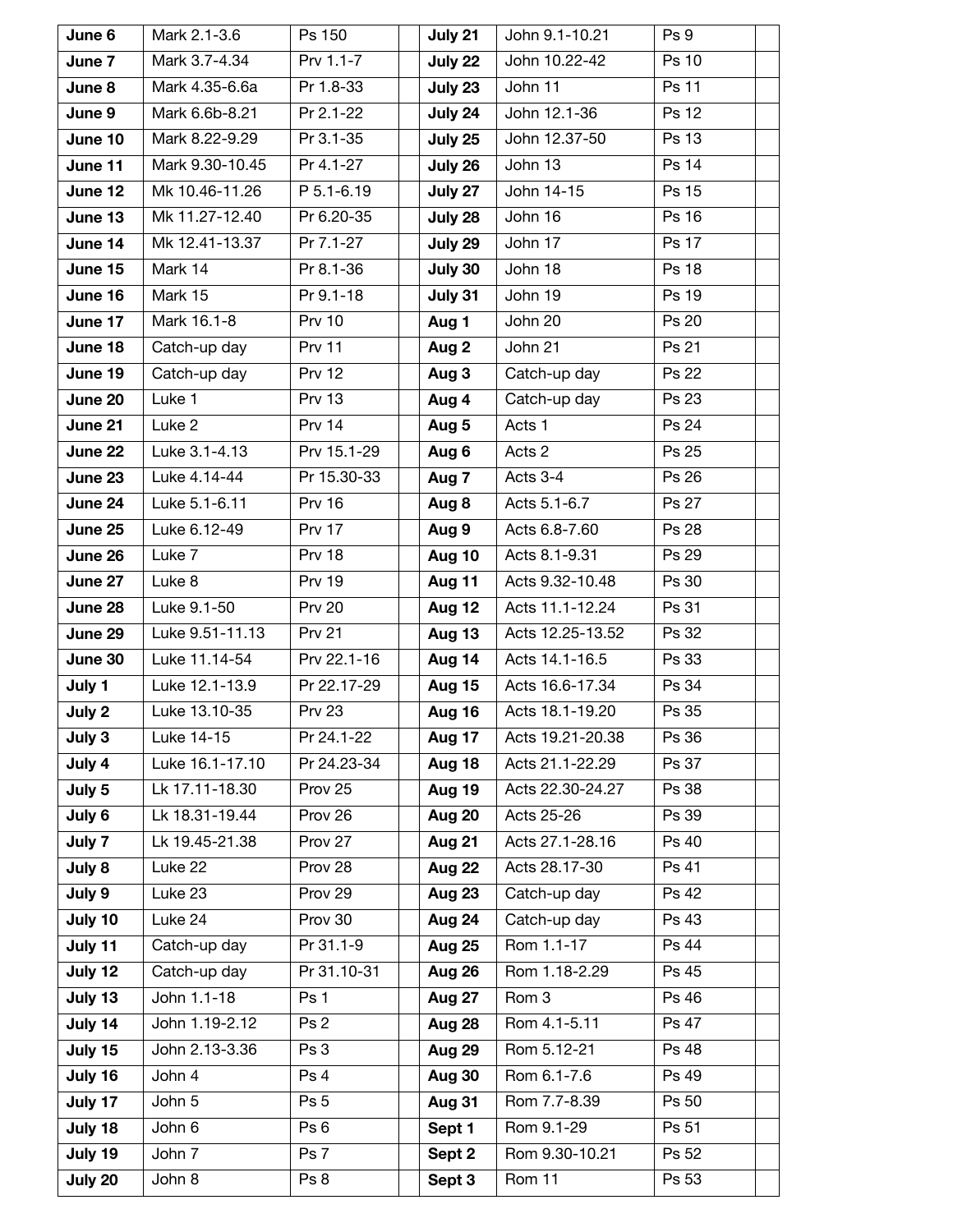| Sept 4           | Rom 12-13       | Ps 54        | <b>Oct 19</b>    | 1 Thess 2.1-16    | Ps 99  |
|------------------|-----------------|--------------|------------------|-------------------|--------|
| Sept 5           | Rom 14-15       | Ps 55        | <b>Oct 20</b>    | 1 Thess 2.17-3.13 | Ps 100 |
| Sept 6           | Rom 16          | Ps 56        | <b>Oct 21</b>    | 1 Thess 4.1-12    | Ps 101 |
| Sept 7           | Catch-up day    | Ps 57        | <b>Oct 22</b>    | 1 Thess 4.13-5.11 | Ps 102 |
| Sept 8           | 1 Cor 1.1-3.4   | Ps 58        | <b>Oct 23</b>    | 1 Thess 5.12-28   | Ps 103 |
| Sept 9           | 1 Cor 3.5-4.21  | Ps 59        | <b>Oct 24</b>    | 2 Thess 1         | Ps 104 |
| Sept 10          | 1 Cor 5-6       | Ps 60        | <b>Oct 25</b>    | 2 Thess 2.1-12    | Ps 105 |
| Sept 11          | 1 Cor 7         | Ps 61        | <b>Oct 26</b>    | 2 Thess 2.13-3.18 | Ps 106 |
| Sept 12          | 1 Cor 8-9       | Ps 62        | <b>Oct 27</b>    | Catch-up day      | Ps 107 |
| Sept 13          | 1 Cor 10.1-11.1 | Ps 63        | <b>Oct 28</b>    | $1$ Tim $1$       | Ps 108 |
| Sept 14          | 1 Cor 11.2-34   | Ps 64        | <b>Oct 29</b>    | $1$ Tim $2$       | Ps 109 |
| Sept 15          | 1 Cor 12-14     | Ps 65        | <b>Oct 30</b>    | 1 Tim 3.1-13      | Ps 110 |
| Sept 16          | 1 Cor 15        | Ps 66        | <b>Oct 31</b>    | 1 Tim 3.14-4.16   | Ps 111 |
| Sept 17          | 1 Cor 16        | Ps 67        | Nov <sub>1</sub> | 1 Tim 5.1-6.2b    | Ps 112 |
| Sept 18          | Catch-up day    | Ps 68        | Nov <sub>2</sub> | 1 Tim 6.2c-21     | Ps 113 |
| Sept 19          | 2 Cor 1.1-2.13  | Ps 69        | Nov <sub>3</sub> | 2 Tim 1.1-2.13    | Ps 114 |
| Sept 20          | 2 Cor 2.14-4.6  | Ps 70        | Nov <sub>4</sub> | 2 Tim 2.14-3.9    | Ps 115 |
| Sept 21          | 2 Cor 4.7-5.10  | Ps 71        | Nov <sub>5</sub> | 2 Tim 3.10-4.22   | Ps 116 |
| Sept 22          | 2 Cor 5.11-7.4  | Ps 72        | Nov <sub>6</sub> | Catch-up day      | Ps 117 |
| Sept 23          | 2 Cor 7.5-16    | Ps 73        | Nov <sub>7</sub> | Titus 1-2         | Ps 118 |
| Sept 24          | 2 Cor 8-9       | Ps 74        | Nov 8            | Titus 3           | Ps 119 |
| Sept 25          | 2 Cor 10-11     | Ps 75        | Nov 9            | Philemon          | Ps 120 |
| Sept 26          | 2 Cor 12-13     | Ps 76        | <b>Nov 10</b>    | Heb <sub>1</sub>  | Ps 121 |
| Sept 27          | Catch-up day    | <b>Ps 77</b> | <b>Nov 11</b>    | Heb <sub>2</sub>  | Ps 122 |
| Sept 28          | <b>Gal 1-2</b>  | <b>Ps 78</b> | <b>Nov 12</b>    | Heb 3.1-4.13      | Ps 123 |
| Sept 29          | Gal 3.1-4.20    | Ps 79        | <b>Nov 13</b>    | Heb 4.14-6.20     | Ps 124 |
| Sept 30          | Gal 4.21-5.12   | Ps 80        | Nov 14           | Heb 7             | Ps 125 |
| Oct 1            | Gal 5.13-6.18   | Ps 81        | <b>Nov 15</b>    | Heb 8             | Ps 126 |
| Oct 2            | Catch-up day    | Ps 82        | <b>Nov 16</b>    | Heb 9.1-10.18     | Ps 127 |
| Oct <sub>3</sub> | Eph 1           | Ps 83        | Nov 17           | Heb 10.19-39      | Ps 128 |
| Oct 4            | Eph 2           | Ps 84        | <b>Nov 18</b>    | Heb <sub>11</sub> | Ps 129 |
| Oct <sub>5</sub> | Eph 3.1-4.16    | Ps 85        | <b>Nov 19</b>    | Heb 12            | Ps 130 |
| Oct 6            | Eph 4.17-6.9    | Ps 86        | <b>Nov 20</b>    | Heb 13            | Ps 131 |
| Oct 7            | Eph 6.10-24     | Ps 87        | <b>Nov 21</b>    | Catch-up day      | Ps 132 |
| Oct 8            | Catch-up day    | Ps 88        | <b>Nov 22</b>    | James 1.1-18      | Ps 133 |
| Oct 9            | Phil 1.1-26     | Ps 89        | <b>Nov 23</b>    | James 1.19-2.26   | Ps 134 |
| <b>Oct 10</b>    | Phil 1.27-2.30  | Ps 90        | <b>Nov 24</b>    | James 3.1-4.12    | Ps 135 |
| <b>Oct 11</b>    | Phil 3.1-4.3    | Ps 91        | <b>Nov 25</b>    | James 4.13-5.20   | Ps 136 |
| <b>Oct 12</b>    | Phil 4.4-23     | Ps 92        | <b>Nov 26</b>    | 1 Pet 1.1-12      | Ps 137 |
| <b>Oct 13</b>    | Catch-up day    | Ps 93        | <b>Nov 27</b>    | 1 Pet 1.13-2.10   | Ps 138 |
| <b>Oct 14</b>    | Col 1.1-2.5     | Ps 94        | <b>Nov 28</b>    | 1 Pet 2.11-3.7    | Ps 139 |
| <b>Oct 15</b>    | Col 2.6-3.11    | Ps 95        | <b>Nov 29</b>    | 1 Pet 3.8-4.11    | Ps 140 |
| <b>Oct 16</b>    | Col 3.12-4.18   | Ps 96        | <b>Nov 30</b>    | 1 Pet 4.12-5.14   | Ps 141 |
| <b>Oct 17</b>    | Catch-up day    | Ps 97        | Dec 1            | 2 Pet 1           | Ps 142 |
| <b>Oct 18</b>    | 1 Thess 1       | Ps 98        | Dec 2            | 2 Pet 2           | Ps 143 |